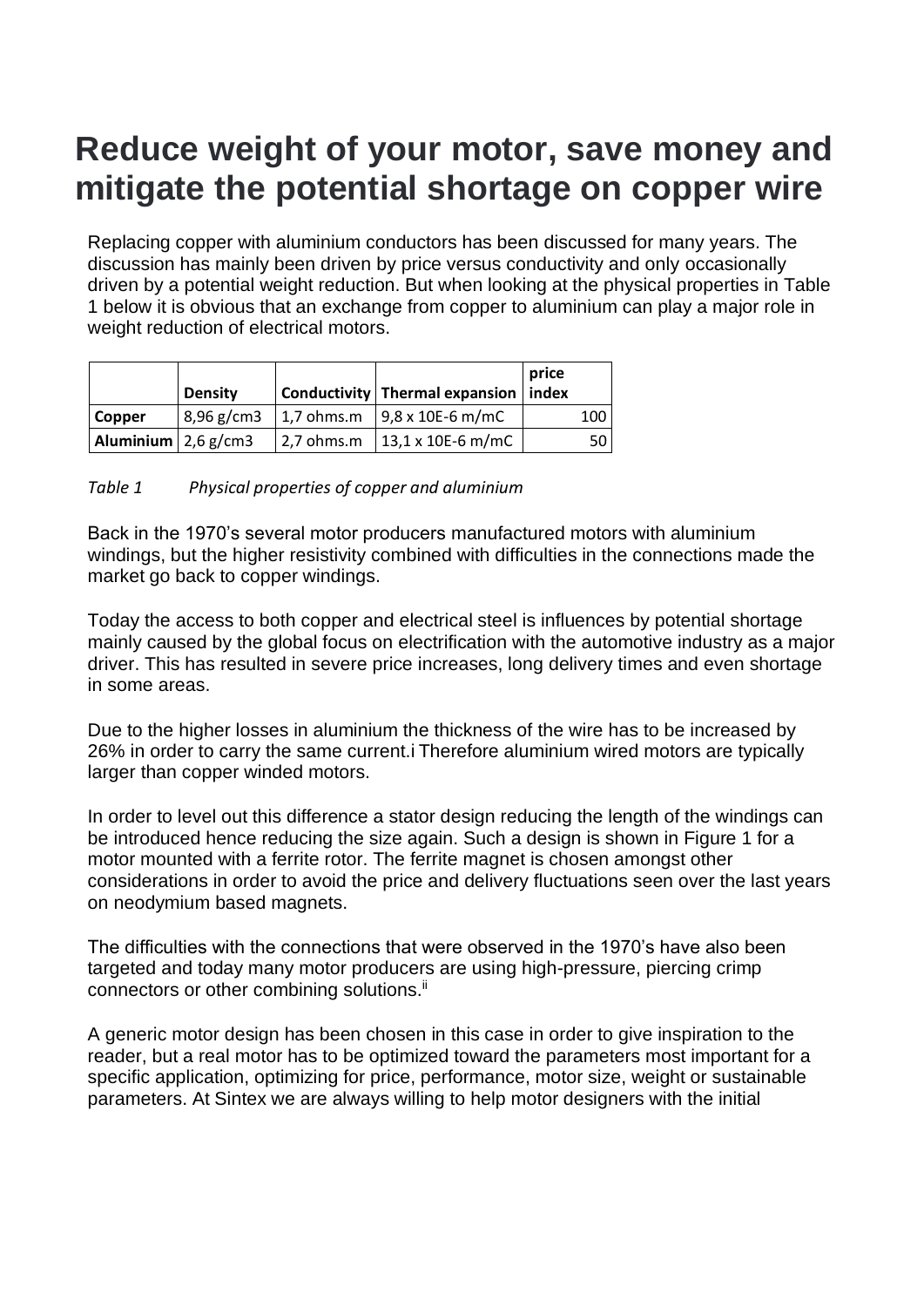simulations to ensure that the final design does not only fulfil the specifications but also can be produced on industrial scale. We have several computer simulation programs with different complexity and accuracy, amongst others accurate Comsol Multiphysics finite element and the analytical and fast simulation program SPEED.

In this case we have calculated on a motor based on the material STX B7X for the stator with the following specifications:

- Stator outer diameter: 80 mm
- Stator length: 20 mm
- Stator teeth: 6
- Rotor outer diameter: 28 mm
- Ferrit-Rotor
- Poles: 4





If we compare the design with and without the lowered teeth height there is a potential of weight reduction from 412 til 310 grams as shown in Table 2 below. But a further weight reduction can be found if the copper is exchanged with aluminium even if the aluminium wire is increased in thickness. The weight reduction potential in this case is as large as 159 grams (from 412 to 253 grams) in the stator alone.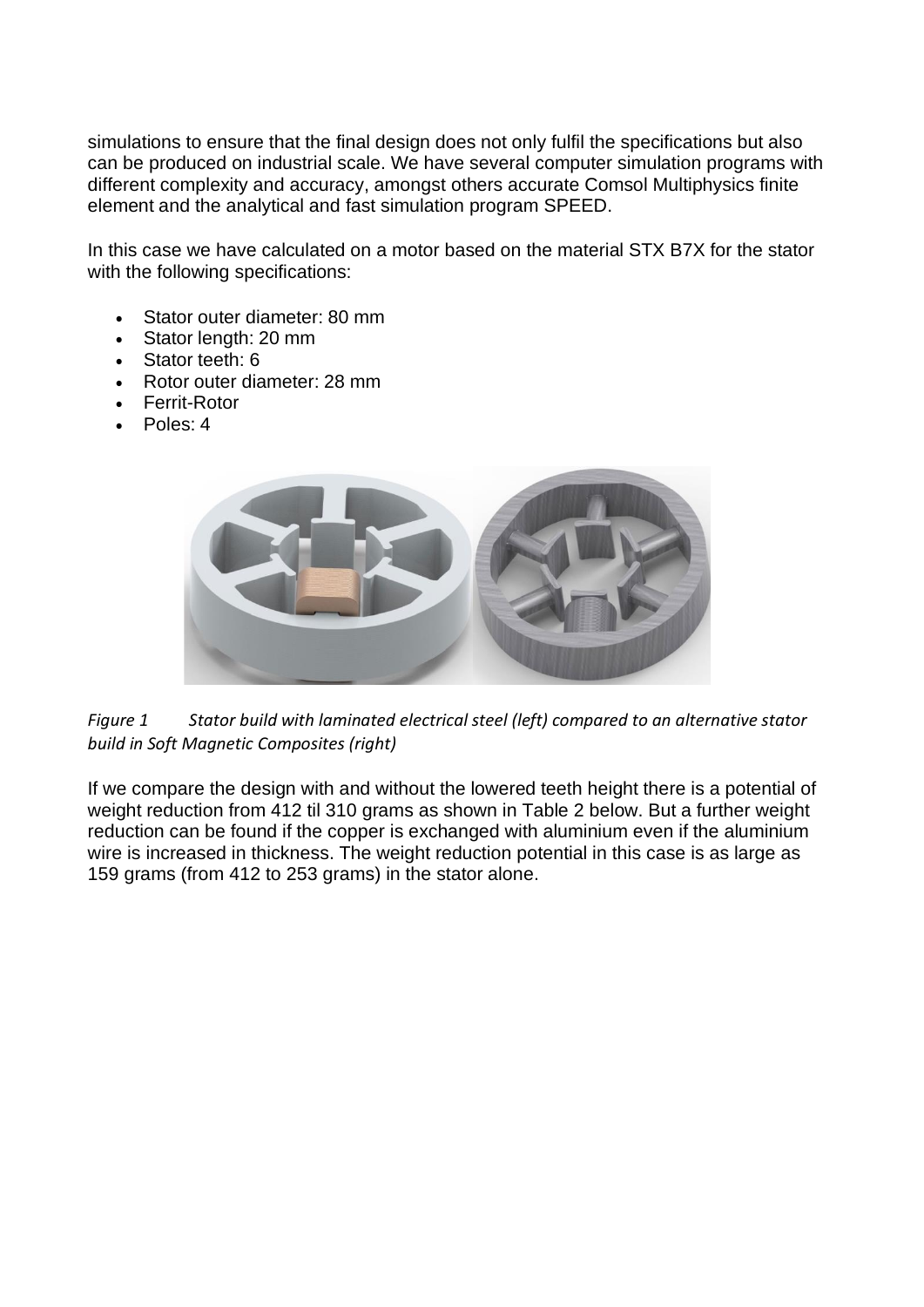|                                         |     | Copper winding   Aluminium winding |
|-----------------------------------------|-----|------------------------------------|
| Weight of winding with laminated stator | 170 | 79                                 |
| Weight of laminated stator              | 242 | 242                                |
| <b>Total weight</b>                     | 412 | 321                                |
|                                         |     |                                    |
| Weight of winding with SMC stator       | 106 | 49                                 |
| Weight of SMC stator                    | 204 | 204                                |
| <b>Total weight</b>                     | 310 | 253                                |

*Table 2 Stator weight with different designs and material choice. The diameter of the aluminium wire has been increase with a factor of 1,26 in order to carry the same current.*

## **Stator material**

The latest report from [IHS Markit](https://ihsmarkit.com/research-analysis/electrical-steel-another-temporary-supply-chain-shortage.html?hsid=be0ebe65-3385-48e3-a574-3521ccea5cf9) on shortage risk for electrical steel shows that the majority of the steel mills are placed in Asia and that a shortage is expected already in 2023.

The shortage is caused by the strong growth in electrification of transportation – a growth rate that cannot be followed by the existing steel mills supplying the electrical steels for the stators. The large OEM companies will be served first which leaves the smaller motor producers to find alternative solutions. One of these could be [SMC](https://sintex.com/en/soft-magnetic-solutions/electrical-motors/) which is a powder metallurgical based material manufactured in Europe.

As is the case for laminated electrical steel there are also several grades within the world of SMC optimized for different applications as high frequencies, high mechanical strength or low losses.

SMC is made with powder particles that are electrically isolated from each other with a thin layer of a ceramic coating. Due to the nature of the ceramic coating SMC is not a ductile material, which can be used to separate the stator from the winding during disassemble at the end of life for the product. As a part of design for disassembly the stator can be crushed and the iron can easily be separated from the windings with a magnetic separator.

#### **Losses**

It is expected that the losses of an aluminium wound motor are a little larger than a similar motor with copper windings. Therefore this solution is mainly targeting motors that are only running occasionally and where weight reduction is important. This could be the case in transportation, where many small motors are transported for hours without being activated. For such a motor the carbon emissions are often higher due to the transportation than for the motor being used itself.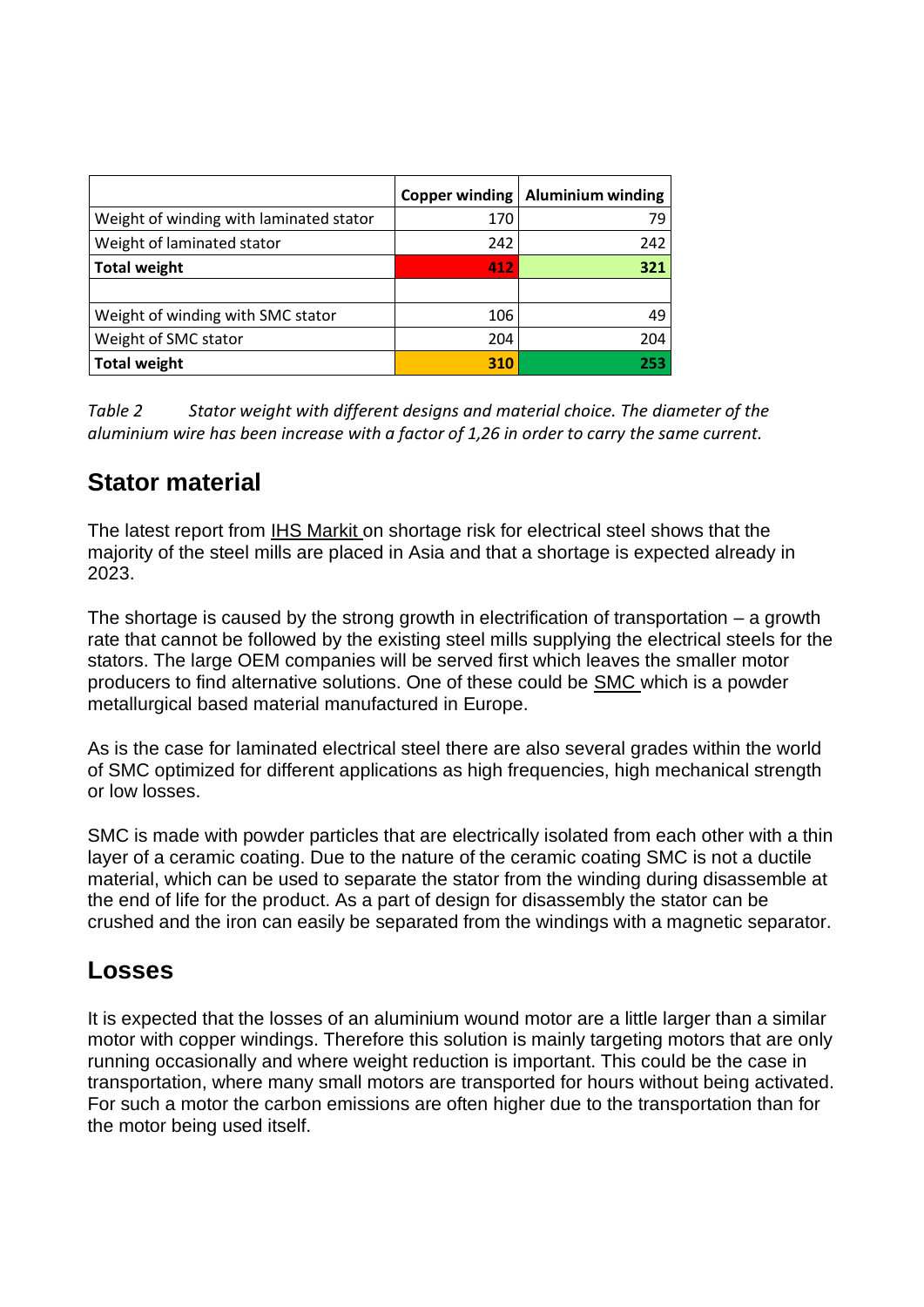Therefore it is strongly recommended to look deeper into smaller motors and analyze if the carbon footprint is dominated by passive transport or by activating the motor itself.

### **Conclusion**

The given motor example was calculated with materials that was chosen to mitigate the forecasted risks on shortage price increase and sustainable questionable materials.

Therefore ferrite magnets were chosen over neodymium, SMC were chosen over electrical steel and aluminium windings were chosen over copper.

By changing the original design with laminated steel into the SMC version with a reduced height of the bridge the stator weight itself will be reduced from 242 to 204 grams and a further weight reduction can be harvested when exchanging the copper wire with aluminium windings resulting in a final weight on 253 grams – a weight reduction on 159 grams.

By choosing the best design and materials for your application it can be possible to

- Reduce motor weight
- Reduce and stabilize price
- Reduce carbon footprint
- Design for disassembly
- And secure a stable supply chain for your next generation stator.

To learn more about our materials and motor competencies at Sintex please feel free to contact us at Sintex.

Peter Kjeldsteen Chief of Innovation & Marketing E-mail: [pet@](mailto:pet@sintex.com)[sintex.com](mailto:pet@sintex.com)

Mobile phone: +45 61631705

**Sintex a/s** Jyllandsvej, 14 DK-9500 Hobro Denmark Phone: (+45) 96 57 43 00 [www.sintex.com](http://www.sintex.com/)